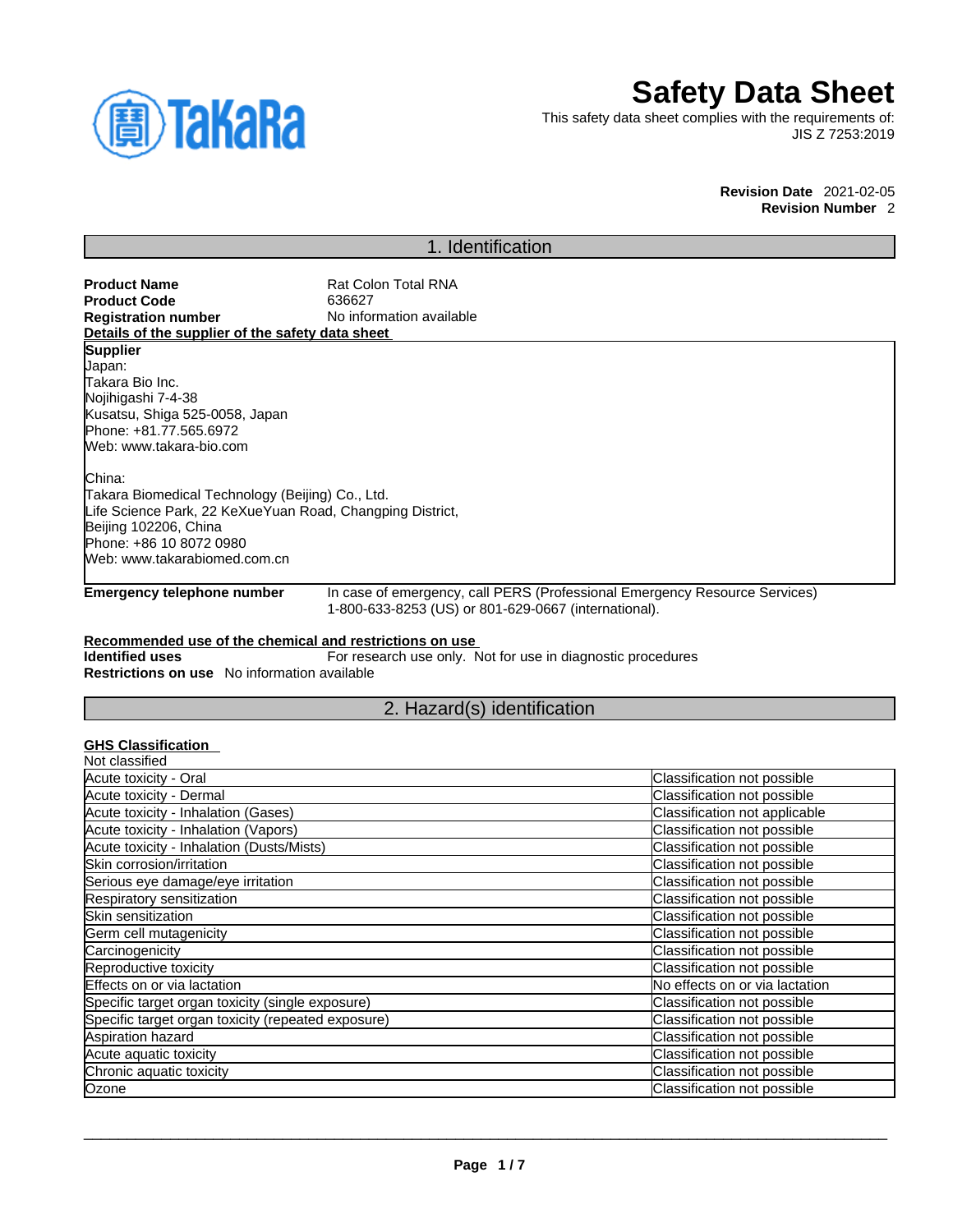#### **GHS label elements**

**Hazard Statements**  Not classified

**Prevention** • Not applicable

**Response** • Not applicable **Storage** • Not applicable **Disposal** • Not applicable

**Other hazards**  No information available.

3. Composition/information on ingredients

#### **Pure substance/mixture** Mixture

**Pollutant Release and Transfer Registry (PRTR)** Not applicable

#### **Industrial Safety and Health Law**  ISHL Notifiable Substances

Not applicable

Harmful Substances Whose Names Are to be Indicated on the Label Not applicable

### **Poisonous and Deleterious Substances Control Law**

Not applicable

### 4. First-aid measures

| In case of inhalation                                 | Remove to fresh air.                                                                                                    |
|-------------------------------------------------------|-------------------------------------------------------------------------------------------------------------------------|
| In case of skin contact                               | Wash skin with soap and water.                                                                                          |
| In case of eye contact                                | Rinse thoroughly with plenty of water for at least 15 minutes, lifting lower and upper eyelids.<br>Consult a physician. |
| In case of ingestion                                  | Clean mouth with water and drink afterwards plenty of water.                                                            |
| Most important symptoms/effects,<br>acute and delayed | No information available.                                                                                               |
| Note to physicians                                    | Treat symptomatically.                                                                                                  |

5. Fire-fighting measures

**Suitable Extinguishing Media** Use extinguishing measures that are appropriate to local circumstances and the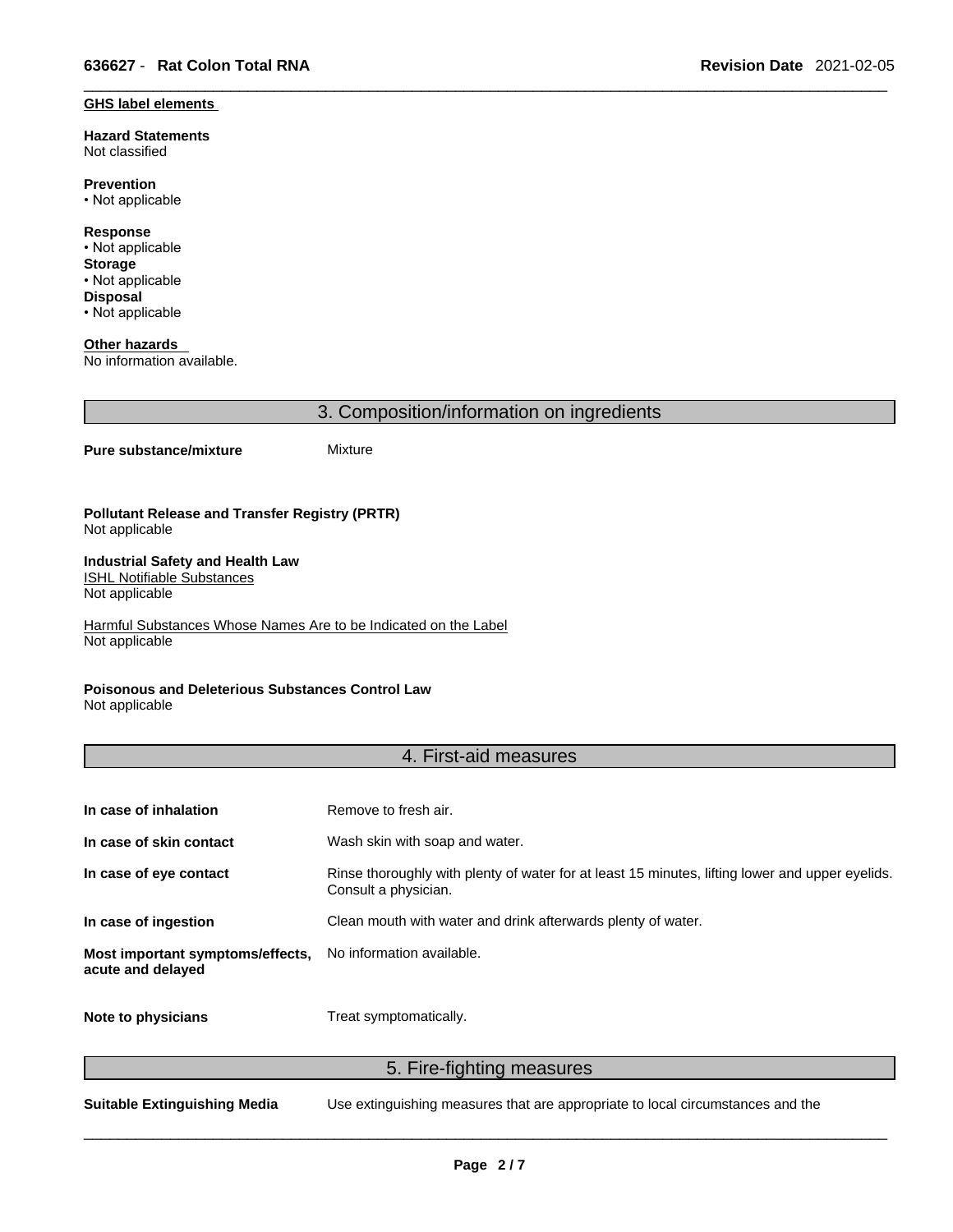|                                                                   | surrounding environment.                                                                                                              |
|-------------------------------------------------------------------|---------------------------------------------------------------------------------------------------------------------------------------|
| Unsuitable extinguishing media                                    | Do not scatter spilled material with high pressure water streams.                                                                     |
| Specific hazards arising from the<br>chemical                     | No information available.                                                                                                             |
| <b>Special Extinguishing Media</b><br>Large Fire                  | Cool drums with water spray.<br>CAUTION: Use of water spray when fighting fire may be inefficient.                                    |
| Special protective equipment and<br>precautions for fire-fighters | Firefighters should wear self-contained breathing apparatus and full firefighting turnout<br>gear. Use personal protection equipment. |

## 6. Accidental release measures

| Personal precautions, protective<br>equipment and emergency<br>procedures | Ensure adequate ventilation.                                                         |
|---------------------------------------------------------------------------|--------------------------------------------------------------------------------------|
| For emergency responders                                                  | Use personal protection recommended in Section 8.                                    |
| <b>Environmental precautions</b>                                          | See Section 12 for additional Ecological Information.                                |
| <b>Methods for containment</b>                                            | Prevent further leakage or spillage if safe to do so.                                |
| Methods for cleaning up                                                   | Pick up and transfer to properly labeled containers.                                 |
| Prevention of secondary hazards                                           | Clean contaminated objects and areas thoroughly observing environmental regulations. |

# 7. Handling and storage

| <u>Handling</u>           |                                                                          |
|---------------------------|--------------------------------------------------------------------------|
| Advice on safe handling   | Handle in accordance with good industrial hygiene and safety practice.   |
| <b>Storage</b>            |                                                                          |
| <b>Storage Conditions</b> | Keep containers tightly closed in a dry, cool and well-ventilated place. |

# 8. Exposure controls/personal protection

| <b>Engineering controls</b>                                                    | <b>Showers</b><br>Eyewash stations<br>Ventilation systems.                                                                                                                  |
|--------------------------------------------------------------------------------|-----------------------------------------------------------------------------------------------------------------------------------------------------------------------------|
| <b>Exposure guidelines</b>                                                     | This product, as supplied, does not contain any hazardous materials with occupational<br>exposure limits established by the region specific regulatory bodies.              |
| <b>Biological occupational exposure</b><br><b>limits</b>                       | This product, as supplied, does not contain any hazardous materials with biological limits<br>established by the region specific regulatory bodies                          |
| <b>Environmental exposure controls</b><br><b>Personal Protective Equipment</b> | No information available.                                                                                                                                                   |
| <b>Respiratory protection</b>                                                  | No protective equipment is needed under normal use conditions. If exposure limits are<br>exceeded or irritation is experienced, ventilation and evacuation may be required. |
| <b>Eye/face protection</b>                                                     | No special protective equipment required.                                                                                                                                   |
| Skin and body protection                                                       | No special protective equipment required.                                                                                                                                   |
|                                                                                |                                                                                                                                                                             |

## 9. Physical and chemical properties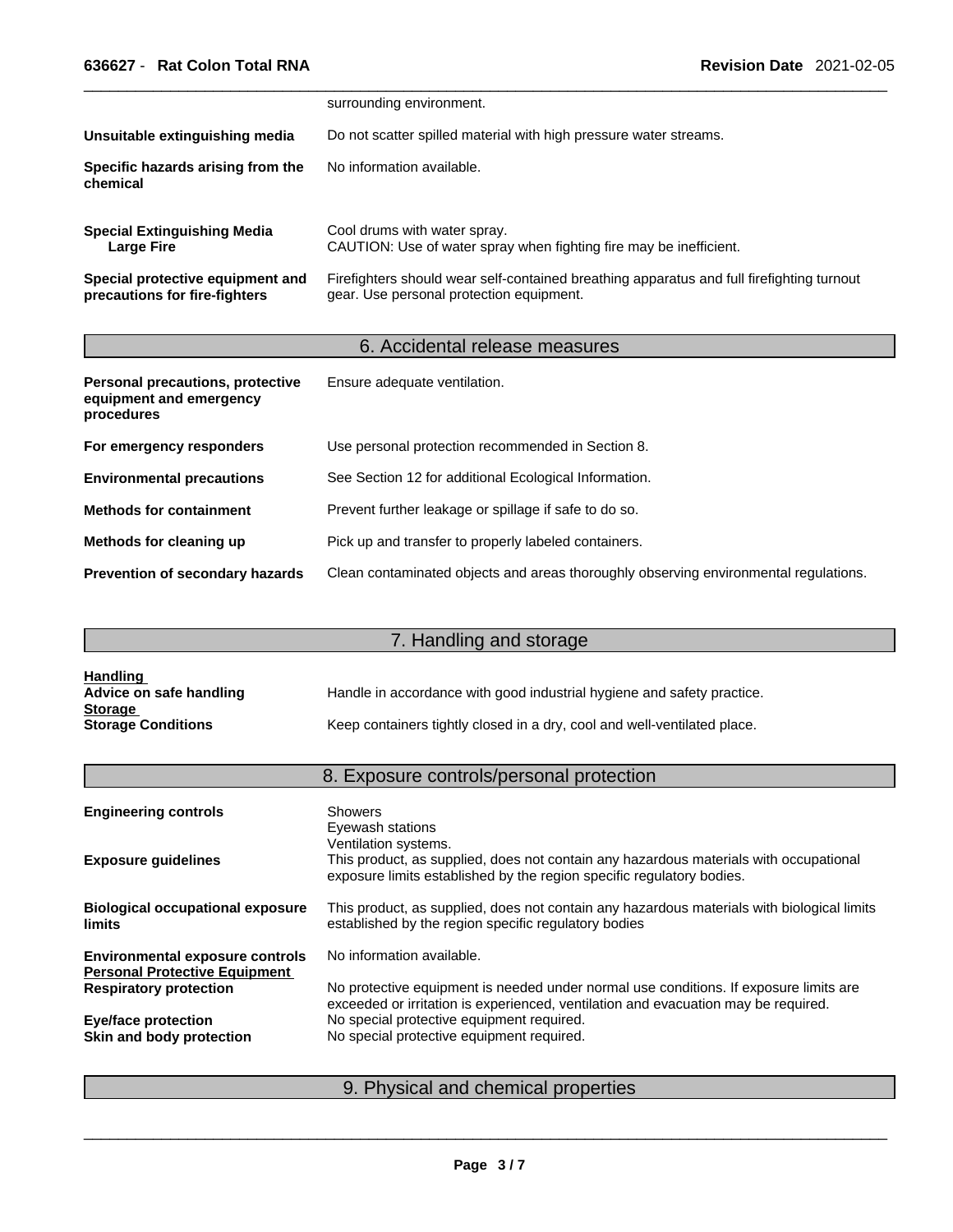### **Information on basic physical and chemical properties**

| Appearance<br><b>Physical state</b><br>Color<br>Odor<br><b>Odor Threshold</b> | Clear, colorless<br>Liquid<br>Clear<br>None<br>No information available |                                                      |
|-------------------------------------------------------------------------------|-------------------------------------------------------------------------|------------------------------------------------------|
| <b>Property</b>                                                               | Values                                                                  | Remarks • Method                                     |
| Melting point / freezing point                                                |                                                                         | No information available                             |
| Boiling point/boiling range (°C)                                              |                                                                         | No information available<br>No information available |
| Flammability (solid, gas)<br>Upper/lower flammability or explosive limits     |                                                                         |                                                      |
| <b>Upper flammability limit:</b>                                              |                                                                         |                                                      |
| Lower flammability limit:                                                     |                                                                         |                                                      |
| Flash point                                                                   |                                                                         | ASTM D 56                                            |
| <b>Evaporation Rate</b>                                                       |                                                                         | No information available                             |
| <b>Autoignition temperature</b>                                               | 363 °C / 685.4 °F                                                       | No information available                             |
| <b>Decomposition temperature</b>                                              |                                                                         | No information available                             |
| рH                                                                            |                                                                         | No information available                             |
| Viscositv                                                                     |                                                                         |                                                      |
| <b>Kinematic viscosity</b>                                                    |                                                                         | No information available                             |
| <b>Dynamic Viscosity</b>                                                      |                                                                         | No information available                             |
| Water solubility                                                              |                                                                         | No information available                             |
| Solubility in other solvents                                                  |                                                                         | No information available                             |
| <b>Partition Coefficient</b>                                                  |                                                                         | No information available                             |
| (n-octanol/water)                                                             |                                                                         |                                                      |
| Vapor pressure                                                                |                                                                         | No information available<br>No information available |
| Vapor density<br><b>Relative density</b>                                      |                                                                         | No information available                             |
| <b>Particle characteristics</b>                                               |                                                                         |                                                      |
| <b>Particle Size</b>                                                          |                                                                         | Not applicable                                       |
| <b>Particle Size Distribution</b>                                             |                                                                         | Not applicable                                       |
| <b>Other information</b>                                                      |                                                                         |                                                      |

**Explosive properties** No information available

**Oxidizing properties** No information available

### 10. Stability and reactivity

**Reactivity Reactivity Reactivity Chemical stability No information available.**<br> **Chemical stability Reaction** Stable under normal cond Stable under normal conditions.<br>None under normal processing. **Possibility of hazardous reactions Incompatible materials** None known based on information supplied. **Hazardous Decomposition Products** None known based on information supplied. **Explosion Data Sensitivity to static discharge** None. **Sensitivity to mechanical impact** None.

11. Toxicological information

### **Acute toxicity**

#### **Numerical measures of toxicity - Product Information**

99.72492084 % of the mixture consists of ingredient(s) of unknown acute oral toxicity 99.72492084 % of the mixture consists of ingredient(s) of unknown acute dermal toxicity 99.72492084 % of the mixture consists of ingredient(s) of unknown acute inhalation toxicity (gas) 99.72492084 % of the mixture consists of ingredient(s) of unknown acute inhalation toxicity (vapor) 99.72492084 % of the mixture consists of ingredient(s) of unknown acute inhalation toxicity (dust/mist)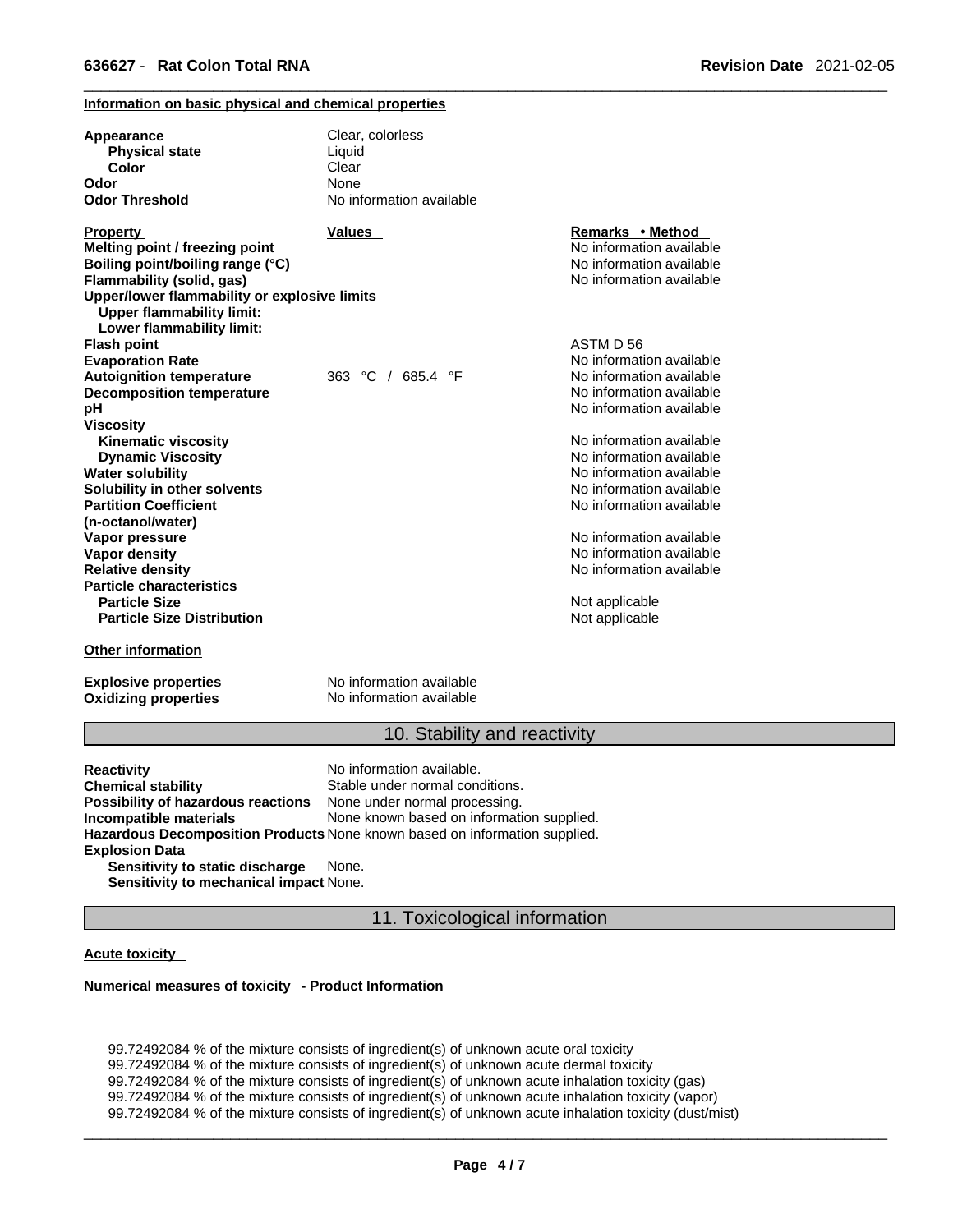| <b>Symptoms</b>                   | No information available.                                                                      |
|-----------------------------------|------------------------------------------------------------------------------------------------|
| <b>Product Information</b>        |                                                                                                |
| Ingestion                         | Specific test data for the substance or mixture is not available.                              |
| <b>Inhalation</b>                 | Specific test data for the substance or mixture is not available.                              |
| <b>Skin contact</b>               | Specific test data for the substance or mixture is not available.                              |
| Eye contact                       | Specific test data for the substance or mixture is not available.                              |
| <b>Skin corrosion/irritation</b>  | Based on available data, the classification criteria are not met. Classification not possible. |
| Serious eye damage/eye irritation | Based on available data, the classification criteria are not met. Classification not possible. |
| Respiratory or skin sensitization | Classification not possible.                                                                   |
| <b>Germ cell mutagenicity</b>     | Based on available data, the classification criteria are not met. Classification not possible. |
| Carcinogenicity                   | Based on available data, the classification criteria are not met. Classification not possible. |
| <b>Reproductive toxicity</b>      | Based on available data, the classification criteria are not met. Classification not possible. |
| <b>STOT - single exposure</b>     | Based on available data, the classification criteria are not met. Classification not possible. |
| STOT - repeated exposure          | Based on available data, the classification criteria are not met. Classification not possible. |
| <b>Aspiration hazard</b>          | Based on available data, the classification criteria are not met. Classification not possible. |

| 12. Ecological information                            |                                                                                                                             |  |
|-------------------------------------------------------|-----------------------------------------------------------------------------------------------------------------------------|--|
| <b>Ecotoxicity</b>                                    | Classification not possible.                                                                                                |  |
| Percentage for unknown<br>hazards                     | 99.72492 % of the mixture consists of component(s) of unknown hazards to the aquatic<br>environment.                        |  |
| Persistence and degradability                         | No information available.                                                                                                   |  |
| <b>Bioaccumulation</b>                                | There is no data for this product.                                                                                          |  |
| Hazardous to the ozone layer<br>Other adverse effects | Classification not possible. Based on available data, the classification criteria are not met.<br>No information available. |  |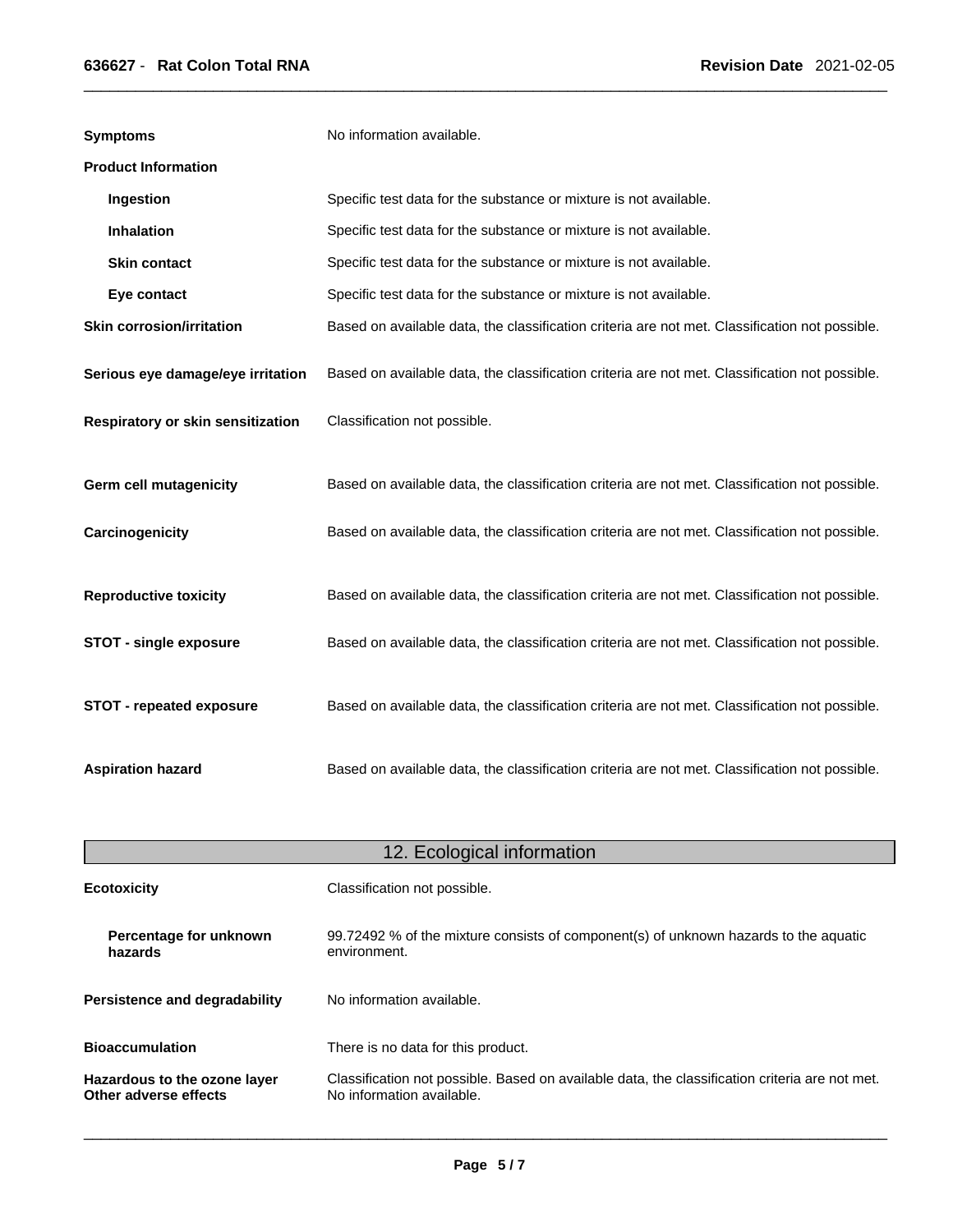|                                                                                                                   | 13. Disposal considerations                                                                                                                                                                    |
|-------------------------------------------------------------------------------------------------------------------|------------------------------------------------------------------------------------------------------------------------------------------------------------------------------------------------|
| Waste from residues/unused<br>products                                                                            | Dispose of in accordance with local regulations. Dispose of waste in accordance with<br>environmental legislation.                                                                             |
| <b>Contaminated packaging</b>                                                                                     | Do not reuse empty containers.                                                                                                                                                                 |
|                                                                                                                   | 14. Transport information                                                                                                                                                                      |
| <u>IMDG</u>                                                                                                       | Not regulated                                                                                                                                                                                  |
| <b>ADR</b>                                                                                                        | Not regulated                                                                                                                                                                                  |
| IATA                                                                                                              | Not regulated                                                                                                                                                                                  |
| <u>Japan</u>                                                                                                      | Not regulated                                                                                                                                                                                  |
|                                                                                                                   | 15. Regulatory information                                                                                                                                                                     |
| <b>National regulations</b>                                                                                       |                                                                                                                                                                                                |
| <b>Pollutant Release and Transfer Registry (PRTR)</b><br>Not applicable                                           |                                                                                                                                                                                                |
| <b>Industrial Safety and Health Law</b><br>Not applicable<br><b>ISHL Notifiable Substances</b><br>Not applicable  |                                                                                                                                                                                                |
| Poisonous and Deleterious Substances Control Law<br>Not applicable                                                |                                                                                                                                                                                                |
| <b>Fire Service Law:</b><br>Not applicable                                                                        |                                                                                                                                                                                                |
| Not applicable                                                                                                    | Act on the Evaluation of Chemical Substances and Regulation of Their Manufacture, etc. (CSCL)                                                                                                  |
| Act on Prevention of Marine Pollution and Maritime Disaster<br>Not applicable<br><b>Air Pollution Control Law</b> | Air pollutants with regulated emissions standards, Air Pollution Control Act article 3<br>Volatile organic compound per Air Pollution Control Law article 2, paragraph 4                       |
| <b>International Regulations</b>                                                                                  |                                                                                                                                                                                                |
|                                                                                                                   | The Stockholm Convention on Persistent Organic Pollutants Not applicable                                                                                                                       |
| The Rotterdam Convention Not applicable                                                                           |                                                                                                                                                                                                |
| <b>International Inventories</b><br><b>IECSC</b>                                                                  |                                                                                                                                                                                                |
| Legend:<br><b>TSCA</b> - United States Toxic Substances Control Act Section 8(b) Inventory                        | <b>DSL/NDSL</b> - Canadian Domestic Substances List/Non-Domestic Substances List<br>EINECOFFLINCO European Inventory of Evisting Chamical Cubeteneses/European List of Netitiaal Chamical Cube |

 **EINECS/ELINCS** - European Inventory of Existing Chemical Substances/European List of Notified Chemical Substances

**ENCS** - Japan Existing and New Chemical Substances

**IECSC** - China Inventory of Existing Chemical Substances

**KECL** - Korean Existing and Evaluated Chemical Substances

**PICCS** - Philippines Inventory of Chemicals and Chemical Substances

**AICS** - Australian Inventory of Chemical Substances